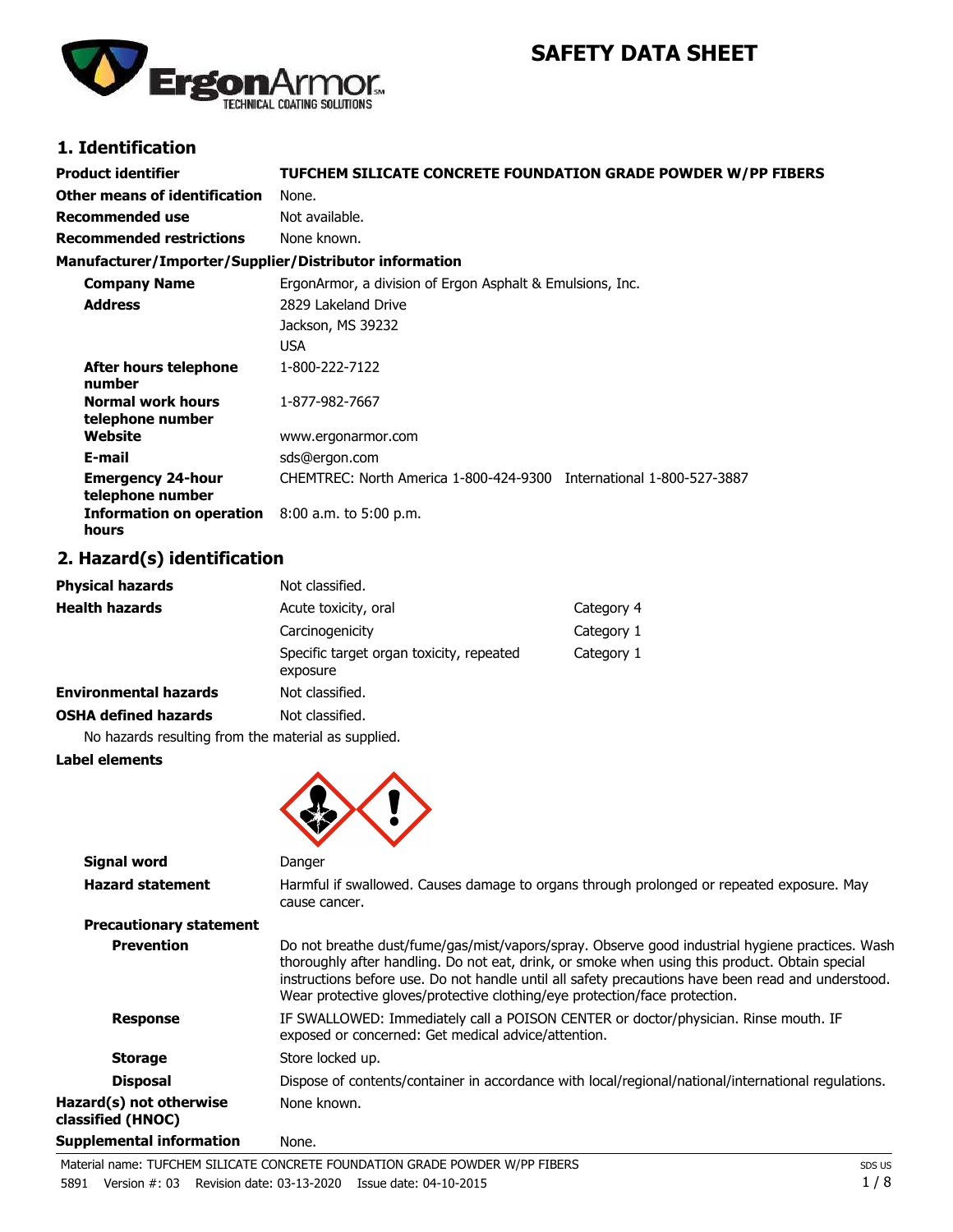## **3. Composition/information on ingredients**

#### **Mixtures**

| <b>Chemical name</b>                     | <b>Common name and synonyms</b> | <b>CAS number</b> | $\frac{0}{0}$ |
|------------------------------------------|---------------------------------|-------------------|---------------|
| <b>OUARTZ</b>                            |                                 | 14808-60-7        | 70 - 90       |
| DISODIUM HEXAFLUOROSILICATE              |                                 | 16893-85-9        | 1 - 10        |
| Glass, oxide, chemicals                  |                                 | 65997-17-3        | $1 - 10$      |
| Other components below reportable levels |                                 |                   | 4.8           |

## **4. First-aid measures**

| <b>Inhalation</b>                                                                   | Move to fresh air. If breathing is difficult, give oxygen. If not breathing, give artificial respiration or<br>give oxygen by trained personnel. Call a physician if symptoms develop or persist. Get medical<br>attention.                                                                                |
|-------------------------------------------------------------------------------------|------------------------------------------------------------------------------------------------------------------------------------------------------------------------------------------------------------------------------------------------------------------------------------------------------------|
| <b>Skin contact</b>                                                                 | In case of contact, immediately flush skin with plenty of water for at least 15 minutes while<br>removing contaminated clothing and shoes. Get medical attention if symptoms occur. Wash<br>contaminated clothing before reuse. Destroy or thoroughly clean contaminated shoes.                            |
| Eye contact                                                                         | Do not rub eyes. Rinse with water. Get medical attention. Get medical attention if irritation<br>develops and persists. In case of contact, immediately flush eyes with large amounts of water,<br>continuing to flush for 15 minutes.                                                                     |
| <b>Ingestion</b>                                                                    | Never give anything by mouth to a victim who is unconscious or is having convulsions. Do not<br>induce vomiting without advice from poison control center. Get medical attention.                                                                                                                          |
| <b>Most important</b><br>symptoms/effects, acute and<br>delayed                     | Dusts may irritate the respiratory tract, skin and eyes. Coughing. Prolonged exposure may cause<br>chronic effects.                                                                                                                                                                                        |
| <b>Indication of immediate</b><br>medical attention and special<br>treatment needed | Provide general supportive measures and treat symptomatically. In case of shortness of breath,<br>give oxygen. Keep victim warm. Keep victim under observation. Symptoms may be delayed.                                                                                                                   |
| <b>General information</b>                                                          | IF exposed or concerned: Get medical advice/attention. If you feel unwell, seek medical advice<br>(show the label where possible). Ensure that medical personnel are aware of the material(s)<br>involved, and take precautions to protect themselves. Keep victim under observation. Keep victim<br>warm. |

## **5. Fire-fighting measures**

| Suitable extinguishing media                                               | Use extinguishing measures that are appropriate to local circumstances and the surrounding<br>environment.                                                          |
|----------------------------------------------------------------------------|---------------------------------------------------------------------------------------------------------------------------------------------------------------------|
| Unsuitable extinguishing<br>media                                          | Do not use water jet as an extinguisher, as this will spread the fire.                                                                                              |
| Specific hazards arising from<br>the chemical                              | During fire, gases hazardous to health may be formed.                                                                                                               |
| Special protective equipment<br>and precautions for<br><b>firefighters</b> | Firefighters must use standard protective equipment including flame retardant coat, helmet with<br>face shield, gloves, rubber boots, and in enclosed spaces, SCBA. |
| <b>Fire fighting</b><br>equipment/instructions                             | In the event of fire, cool tanks with water spray.                                                                                                                  |
| <b>Specific methods</b><br><b>General fire hazards</b>                     | Cool containers exposed to flames with water until well after the fire is out.<br>No unusual fire or explosion hazards noted.                                       |

## **6. Accidental release measures**

Keep unnecessary personnel away. Keep people away from and upwind of spill/leak. Wear appropriate protective equipment and clothing during clean-up. Do not breathe dust. Use a NIOSH/MSHA approved respirator if there is a risk of exposure to dust/fume at levels exceeding the exposure limits. Ensure adequate ventilation. Local authorities should be advised if significant spillages cannot be contained. For personal protection, see section 8 of the SDS. **Personal precautions, protective equipment and emergency procedures**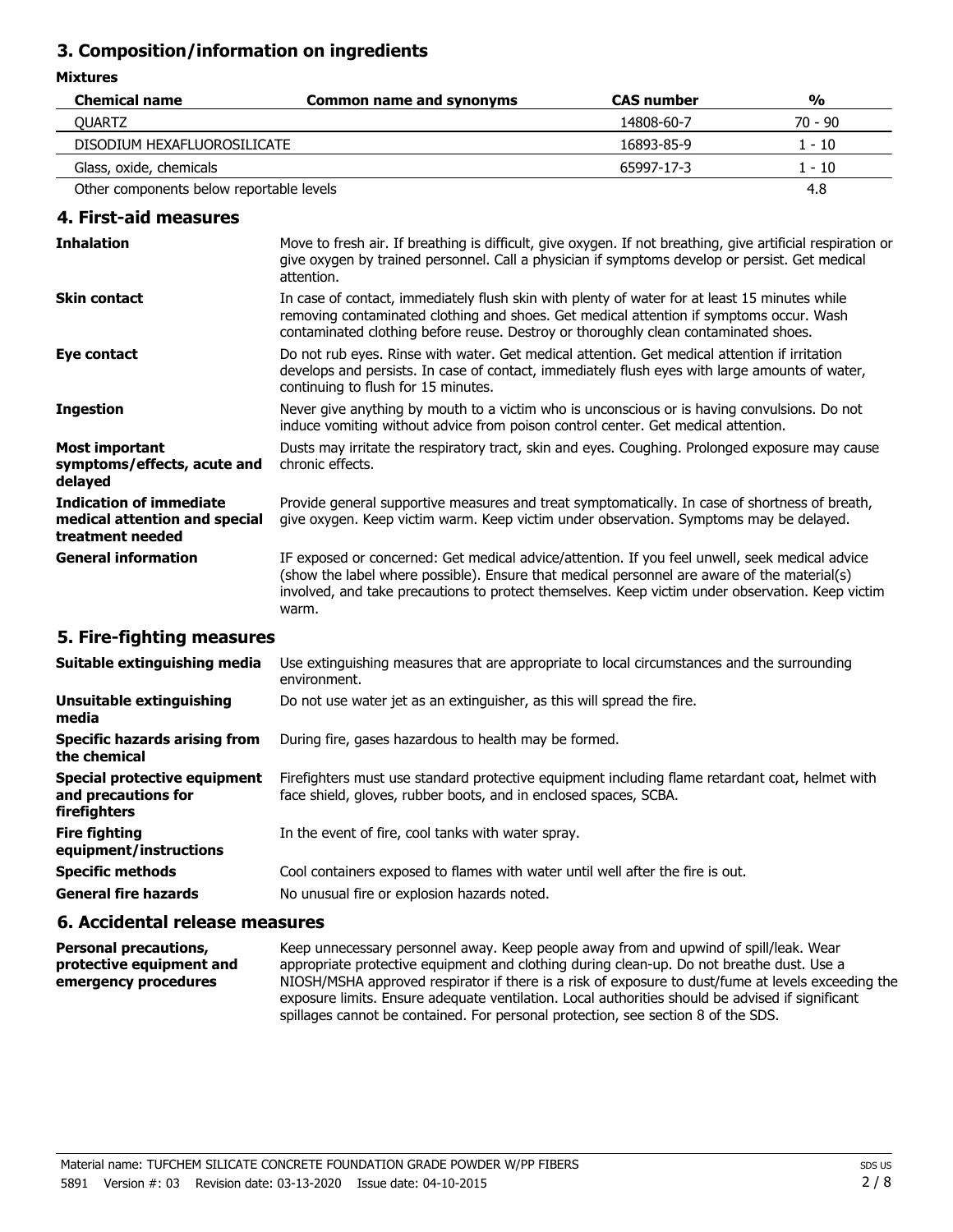| <b>Methods and materials for</b><br>containment and cleaning up | Avoid dispersal of dust in the air (i.e., clearing dust surfaces with compressed air). Collect dust<br>using a vacuum cleaner equipped with HEPA filter. Stop the flow of material, if this is without risk.                                                                                                                                                                                                                                                                                                                                                                                                                        |
|-----------------------------------------------------------------|-------------------------------------------------------------------------------------------------------------------------------------------------------------------------------------------------------------------------------------------------------------------------------------------------------------------------------------------------------------------------------------------------------------------------------------------------------------------------------------------------------------------------------------------------------------------------------------------------------------------------------------|
|                                                                 | Large Spills: Wet down with water and dike for later disposal. Shovel the material into waste<br>container. Following product recovery, flush area with water.                                                                                                                                                                                                                                                                                                                                                                                                                                                                      |
|                                                                 | Small Spills: Sweep up or vacuum up spillage and collect in suitable container for disposal.                                                                                                                                                                                                                                                                                                                                                                                                                                                                                                                                        |
|                                                                 | Never return spills to original containers for re-use. Put material in suitable, covered, labeled<br>containers. For waste disposal, see section 13 of the SDS.                                                                                                                                                                                                                                                                                                                                                                                                                                                                     |
| <b>Environmental precautions</b>                                | Avoid discharge into drains, water courses or onto the ground.                                                                                                                                                                                                                                                                                                                                                                                                                                                                                                                                                                      |
| 7. Handling and storage                                         |                                                                                                                                                                                                                                                                                                                                                                                                                                                                                                                                                                                                                                     |
| <b>Precautions for safe handling</b>                            | Obtain special instructions before use. Do not handle until all safety precautions have been read<br>and understood. Minimize dust generation and accumulation. Provide appropriate exhaust<br>ventilation at places where dust is formed. Use only with adequate ventilation. Do not breathe dust.<br>Do not breathe dust. Do not get in eyes, on skin, on clothing. Avoid prolonged exposure. When<br>using, do not eat, drink or smoke. Should be handled in closed systems, if possible. Wear<br>appropriate personal protective equipment. Wash hands thoroughly after handling. Observe good<br>industrial hygiene practices. |
| Conditions for safe storage.                                    | Store locked up. Keep container tightly closed. Store in tightly closed container. Store in a                                                                                                                                                                                                                                                                                                                                                                                                                                                                                                                                       |

Store locked up. Keep container tightly closed. Store in tightly closed container. Store in a well-ventilated place. Store away from incompatible materials (see Section 10 of the SDS). Keep out of reach of children. Store in a cool, dry place. **Conditions for safe storage, including any incompatibilities**

## **8. Exposure controls/personal protection**

#### **Occupational exposure limits**

The following constituents are the only constituents of the product which have a PEL, TLV or other recommended exposure limit. At this time, the other constituents have no known exposure limits.

| <b>Components</b>                                                | <b>Type</b>                                                                                                                                      | <b>Value</b>           | <b>Form</b>          |
|------------------------------------------------------------------|--------------------------------------------------------------------------------------------------------------------------------------------------|------------------------|----------------------|
| QUARTZ (CAS 14808-60-7)                                          | <b>PEL</b>                                                                                                                                       | $0.05 \,\mathrm{mg/m}$ | Respirable dust.     |
| US. OSHA Table Z-3 (29 CFR 1910.1000)                            |                                                                                                                                                  |                        |                      |
| <b>Components</b>                                                | <b>Type</b>                                                                                                                                      | <b>Value</b>           | <b>Form</b>          |
| QUARTZ (CAS 14808-60-7)                                          | <b>TWA</b>                                                                                                                                       | $0.1$ mg/m3            | Respirable.          |
|                                                                  |                                                                                                                                                  | 2.4 mppcf              | Respirable.          |
| <b>US. ACGIH Threshold Limit Values</b>                          |                                                                                                                                                  |                        |                      |
| <b>Components</b>                                                | <b>Type</b>                                                                                                                                      | <b>Value</b>           | <b>Form</b>          |
| QUARTZ (CAS 14808-60-7)                                          | <b>TWA</b>                                                                                                                                       | $0.025$ mg/m3          | Respirable fraction. |
| US. NIOSH: Pocket Guide to Chemical Hazards                      |                                                                                                                                                  |                        |                      |
| <b>Components</b>                                                | <b>Type</b>                                                                                                                                      | <b>Value</b>           | <b>Form</b>          |
| <b>DISODIUM</b><br><b>HEXAFLUOROSILICATE</b><br>(CAS 16893-85-9) | <b>TWA</b>                                                                                                                                       | $2.5$ mg/m3            |                      |
| Glass, oxide, chemicals (CAS<br>65997-17-3)                      | <b>TWA</b>                                                                                                                                       | 3 fibers/cm3           | Fiber.               |
|                                                                  |                                                                                                                                                  | 3 fibers/cm3           | Fibrous dust.        |
|                                                                  |                                                                                                                                                  | 5 mg/m $3$             | fibers, total dust   |
|                                                                  |                                                                                                                                                  | 5 mg/m $3$             | Fiber, total         |
| QUARTZ (CAS 14808-60-7)                                          | <b>TWA</b>                                                                                                                                       | $0.05 \,\mathrm{mg/m}$ | Respirable dust.     |
| <b>Biological limit values</b>                                   | No biological exposure limits noted for the ingredient(s).                                                                                       |                        |                      |
| <b>Exposure guidelines</b>                                       | Occupational exposure to nuisance dust (total and respirable) and respirable crystalline silica should<br>be monitored and controlled.           |                        |                      |
| <b>Appropriate engineering</b><br>controls                       | Provide adequate ventilation, including appropriate local extraction, to ensure that the defined<br>occupational exposure limit is not exceeded. |                        |                      |

## **US. OSHA Table Z-1 Limits for Air Contaminants (29 CFR 1910.1000)**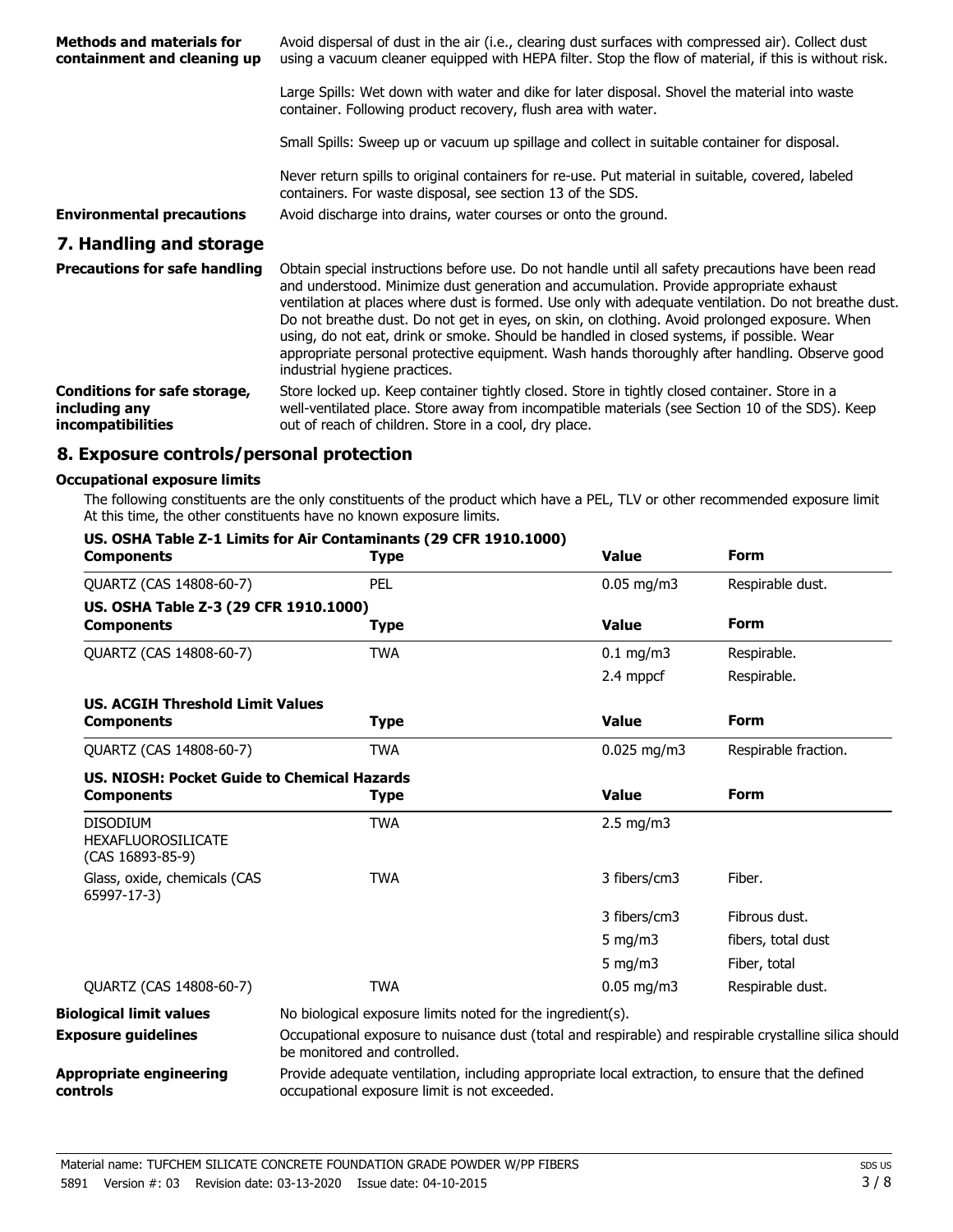## **Individual protection measures, such as personal protective equipment**

| Chemical respirator with organic vapor cartridge, full facepiece, dust and mist filter. Goggles/face<br>shield are recommended.                                                                                                                                                                                                                                                                                                                                                                           |
|-----------------------------------------------------------------------------------------------------------------------------------------------------------------------------------------------------------------------------------------------------------------------------------------------------------------------------------------------------------------------------------------------------------------------------------------------------------------------------------------------------------|
| Wear appropriate chemical resistant gloves.                                                                                                                                                                                                                                                                                                                                                                                                                                                               |
| Wear appropriate chemical resistant clothing. Use of an impervious apron is recommended. Wear<br>appropriate clothing to prevent any possibility of skin contact with solutions containing 10% or<br>more of this chemical.                                                                                                                                                                                                                                                                               |
| Use a NIOSH/MSHA approved respirator if there is a risk of exposure to dust/fume at levels<br>exceeding the exposure limits. Chemical respirator with organic vapor cartridge, full facepiece, dust<br>and mist filter.                                                                                                                                                                                                                                                                                   |
| Wear appropriate thermal protective clothing, when necessary.                                                                                                                                                                                                                                                                                                                                                                                                                                             |
| Observe any medical surveillance requirements. Always observe good personal hygiene measures,<br>such as washing after handling the material and before eating, drinking, and/or smoking. Routinely<br>wash work clothing and protective equipment to remove contaminants. Always observe good<br>personal hygiene measures, such as washing after handling the material and before eating,<br>drinking, and/or smoking. Routinely wash work clothing and protective equipment to remove<br>contaminants. |
|                                                                                                                                                                                                                                                                                                                                                                                                                                                                                                           |

# **9. Physical and chemical properties**

| <b>Appearance</b>                                   | Powder.                       |
|-----------------------------------------------------|-------------------------------|
| <b>Physical state</b>                               | Solid.                        |
| Form                                                | Powder, Powder                |
| Color                                               | Light tan to grey             |
| Odor                                                | Not available.                |
| <b>Odor threshold</b>                               | Not available.                |
| рH                                                  | Not available.                |
| <b>Melting point/freezing point</b>                 | Not available.                |
| <b>Initial boiling point and</b><br>boiling range   | Not available.                |
| <b>Flash point</b>                                  | 450.0 °F (232.2 °C) estimated |
| <b>Evaporation rate</b>                             | Not available.                |
| <b>Flammability (solid, gas)</b>                    | Not available.                |
| <b>Upper/lower flammability or explosive limits</b> |                               |
| Flammability limit - lower Not available.<br>(9/6)  |                               |
| <b>Flammability limit -</b><br>upper $(%)$          | Not available.                |
| <b>Explosive limit - lower</b><br>(%)               | Not available.                |
| <b>Explosive limit - upper</b><br>(%)               | Not available.                |
| Vapor pressure                                      | Not available.                |
| <b>Vapor density</b>                                | Not available.                |
| <b>Relative density</b>                             | Not available.                |
| Solubility(ies)                                     |                               |
| <b>Solubility (water)</b>                           | Insoluble                     |
| <b>Partition coefficient</b><br>(n-octanol/water)   | Not available.                |
| <b>Auto-ignition temperature</b>                    | 400 °F (204.44 °C) estimated  |
| <b>Decomposition temperature</b>                    | Not available.                |
| <b>Viscosity</b>                                    | Not available.                |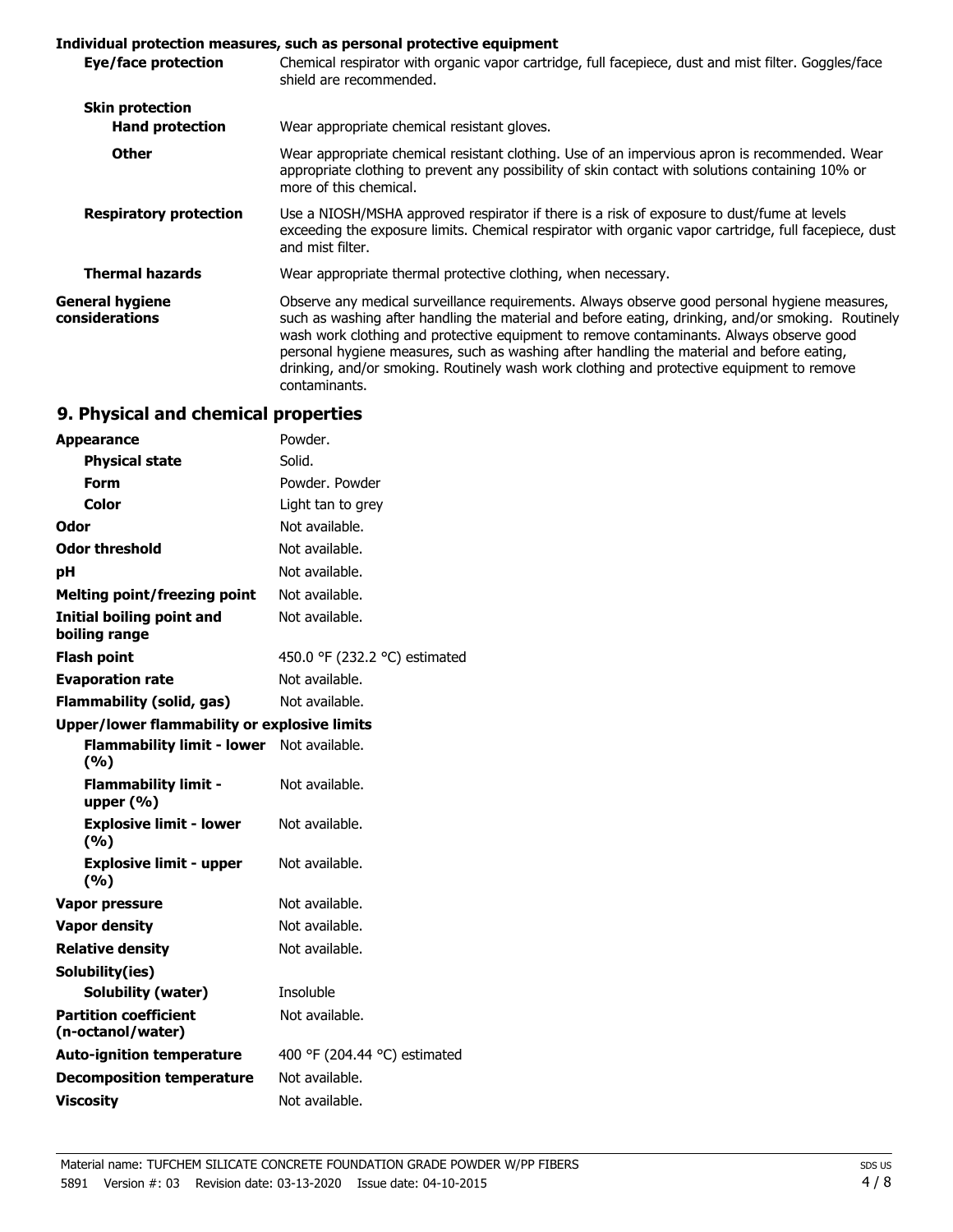# **10. Stability and reactivity**

| <b>Reactivity</b>                            | The product is stable and non-reactive under normal conditions of use, storage and transport                                                             |
|----------------------------------------------|----------------------------------------------------------------------------------------------------------------------------------------------------------|
| <b>Chemical stability</b>                    | Material is stable under normal conditions.                                                                                                              |
| <b>Possibility of hazardous</b><br>reactions | No dangerous reaction known under conditions of normal use.                                                                                              |
| <b>Conditions to avoid</b>                   | Keep away from heat, hot surfaces, sparks, open flames and other ignition sources. Contact with<br>incompatible materials. None under normal conditions. |
| <b>Incompatible materials</b>                | Strong oxidizing agents. Powerful oxidizers. Chlorine. Hydrogen fluoride.                                                                                |
| <b>Hazardous decomposition</b><br>products   | Oxides of silicon.                                                                                                                                       |

# **11. Toxicological information**

#### **Information on likely routes of exposure**

| <b>Inhalation</b>                                                                  | May cause cancer by inhalation. Dust may irritate respiratory system. Prolonged inhalation may be<br>harmful.                                                                                                                                                                                                                                                                                                                                                                                                                                                                                                                                                                                                                                                                                                                                                                                                                                                                                                                                                                                                                                                                                                                                                                                                                                                                                                                                                                                                                                                                                                                                                                 |  |
|------------------------------------------------------------------------------------|-------------------------------------------------------------------------------------------------------------------------------------------------------------------------------------------------------------------------------------------------------------------------------------------------------------------------------------------------------------------------------------------------------------------------------------------------------------------------------------------------------------------------------------------------------------------------------------------------------------------------------------------------------------------------------------------------------------------------------------------------------------------------------------------------------------------------------------------------------------------------------------------------------------------------------------------------------------------------------------------------------------------------------------------------------------------------------------------------------------------------------------------------------------------------------------------------------------------------------------------------------------------------------------------------------------------------------------------------------------------------------------------------------------------------------------------------------------------------------------------------------------------------------------------------------------------------------------------------------------------------------------------------------------------------------|--|
| <b>Skin contact</b>                                                                | Causes mild skin irritation.                                                                                                                                                                                                                                                                                                                                                                                                                                                                                                                                                                                                                                                                                                                                                                                                                                                                                                                                                                                                                                                                                                                                                                                                                                                                                                                                                                                                                                                                                                                                                                                                                                                  |  |
| Eye contact                                                                        | Harmful in contact with eyes.                                                                                                                                                                                                                                                                                                                                                                                                                                                                                                                                                                                                                                                                                                                                                                                                                                                                                                                                                                                                                                                                                                                                                                                                                                                                                                                                                                                                                                                                                                                                                                                                                                                 |  |
| <b>Ingestion</b>                                                                   | May cause discomfort if swallowed. However, ingestion is not likely to be a primary route of<br>occupational exposure.                                                                                                                                                                                                                                                                                                                                                                                                                                                                                                                                                                                                                                                                                                                                                                                                                                                                                                                                                                                                                                                                                                                                                                                                                                                                                                                                                                                                                                                                                                                                                        |  |
| Symptoms related to the<br>physical, chemical and<br>toxicological characteristics | Dusts may irritate the respiratory tract, skin and eyes. Coughing.                                                                                                                                                                                                                                                                                                                                                                                                                                                                                                                                                                                                                                                                                                                                                                                                                                                                                                                                                                                                                                                                                                                                                                                                                                                                                                                                                                                                                                                                                                                                                                                                            |  |
| <b>Information on toxicological effects</b>                                        |                                                                                                                                                                                                                                                                                                                                                                                                                                                                                                                                                                                                                                                                                                                                                                                                                                                                                                                                                                                                                                                                                                                                                                                                                                                                                                                                                                                                                                                                                                                                                                                                                                                                               |  |
| <b>Acute toxicity</b>                                                              | Harmful if swallowed.                                                                                                                                                                                                                                                                                                                                                                                                                                                                                                                                                                                                                                                                                                                                                                                                                                                                                                                                                                                                                                                                                                                                                                                                                                                                                                                                                                                                                                                                                                                                                                                                                                                         |  |
| <b>Skin corrosion/irritation</b>                                                   | Prolonged skin contact may cause temporary irritation.                                                                                                                                                                                                                                                                                                                                                                                                                                                                                                                                                                                                                                                                                                                                                                                                                                                                                                                                                                                                                                                                                                                                                                                                                                                                                                                                                                                                                                                                                                                                                                                                                        |  |
| Serious eye damage/eye<br>irritation                                               | Harmful in contact with eyes. None known.                                                                                                                                                                                                                                                                                                                                                                                                                                                                                                                                                                                                                                                                                                                                                                                                                                                                                                                                                                                                                                                                                                                                                                                                                                                                                                                                                                                                                                                                                                                                                                                                                                     |  |
| Respiratory or skin sensitization                                                  |                                                                                                                                                                                                                                                                                                                                                                                                                                                                                                                                                                                                                                                                                                                                                                                                                                                                                                                                                                                                                                                                                                                                                                                                                                                                                                                                                                                                                                                                                                                                                                                                                                                                               |  |
| <b>Respiratory sensitization</b>                                                   | Not a respiratory sensitizer.                                                                                                                                                                                                                                                                                                                                                                                                                                                                                                                                                                                                                                                                                                                                                                                                                                                                                                                                                                                                                                                                                                                                                                                                                                                                                                                                                                                                                                                                                                                                                                                                                                                 |  |
| <b>Skin sensitization</b>                                                          | This material contains a component that is capable of being absorbed through intact skin and tha<br>has been shown to cause reproductive and developmental effects in laboratory animals.                                                                                                                                                                                                                                                                                                                                                                                                                                                                                                                                                                                                                                                                                                                                                                                                                                                                                                                                                                                                                                                                                                                                                                                                                                                                                                                                                                                                                                                                                     |  |
| <b>Germ cell mutagenicity</b>                                                      | No data available to indicate product or any components present at greater than 0.1% are<br>mutagenic or genotoxic.                                                                                                                                                                                                                                                                                                                                                                                                                                                                                                                                                                                                                                                                                                                                                                                                                                                                                                                                                                                                                                                                                                                                                                                                                                                                                                                                                                                                                                                                                                                                                           |  |
| Carcinogenicity                                                                    | Hazardous by OSHA criteria. Cancer Hazard. Hazardous by WHMIS criteria. In 1997, IARC (the<br>International Agency for Research on Cancer) concluded that crystalline silica inhaled from<br>occupational sources can cause lung cancer in humans. However in making the overall evaluation,<br>IARC noted that "carcinogenicity was not detected in all industrial circumstances studied.<br>Carcinogenicity may be dependent on inherent characteristics of the crystalline silica or on external<br>factors affecting its biological activity or distribution of its polymorphs." (IARC Monographs on the<br>evaluation of the carcinogenic risks of chemicals to humans, Silica, silicates dust and organic<br>fibres, 1997, Vol. 68, IARC, Lyon, France.) In June 2003, SCOEL (the EU Scientific Committee on<br>Occupational Exposure Limits) concluded that the main effect in humans of the inhalation of<br>respirable crystalline silica dust is silicosis. "There is sufficient information to conclude that the<br>relative risk of lung cancer is increased in persons with silicosis (and, apparently, not in employees<br>without silicosis exposed to silica dust in quarries and in the ceramic industry). Therefore,<br>preventing the onset of silicosis will also reduce the cancer risk" (SCOEL SUM Doc 94-final, June<br>2003) According to the current state of the art, worker protection against silicosis can be<br>consistently assured by respecting the existing regulatory occupational exposure limits. May cause<br>cancer. Occupational exposure to respirable dust and respirable crystalline silica should be<br>monitored and controlled. |  |
|                                                                                    | <b>IARC Monographs. Overall Evaluation of Carcinogenicity</b>                                                                                                                                                                                                                                                                                                                                                                                                                                                                                                                                                                                                                                                                                                                                                                                                                                                                                                                                                                                                                                                                                                                                                                                                                                                                                                                                                                                                                                                                                                                                                                                                                 |  |
| QUARTZ (CAS 14808-60-7)                                                            | 1 Carcinogenic to humans.<br>OSHA Specifically Regulated Substances (29 CFR 1910.1001-1052)                                                                                                                                                                                                                                                                                                                                                                                                                                                                                                                                                                                                                                                                                                                                                                                                                                                                                                                                                                                                                                                                                                                                                                                                                                                                                                                                                                                                                                                                                                                                                                                   |  |
| QUARTZ (CAS 14808-60-7)                                                            | Cancer                                                                                                                                                                                                                                                                                                                                                                                                                                                                                                                                                                                                                                                                                                                                                                                                                                                                                                                                                                                                                                                                                                                                                                                                                                                                                                                                                                                                                                                                                                                                                                                                                                                                        |  |
|                                                                                    | US. National Toxicology Program (NTP) Report on Carcinogens                                                                                                                                                                                                                                                                                                                                                                                                                                                                                                                                                                                                                                                                                                                                                                                                                                                                                                                                                                                                                                                                                                                                                                                                                                                                                                                                                                                                                                                                                                                                                                                                                   |  |
| QUARTZ (CAS 14808-60-7)                                                            | Known To Be Human Carcinogen.                                                                                                                                                                                                                                                                                                                                                                                                                                                                                                                                                                                                                                                                                                                                                                                                                                                                                                                                                                                                                                                                                                                                                                                                                                                                                                                                                                                                                                                                                                                                                                                                                                                 |  |
| <b>Reproductive toxicity</b>                                                       | Not classified.                                                                                                                                                                                                                                                                                                                                                                                                                                                                                                                                                                                                                                                                                                                                                                                                                                                                                                                                                                                                                                                                                                                                                                                                                                                                                                                                                                                                                                                                                                                                                                                                                                                               |  |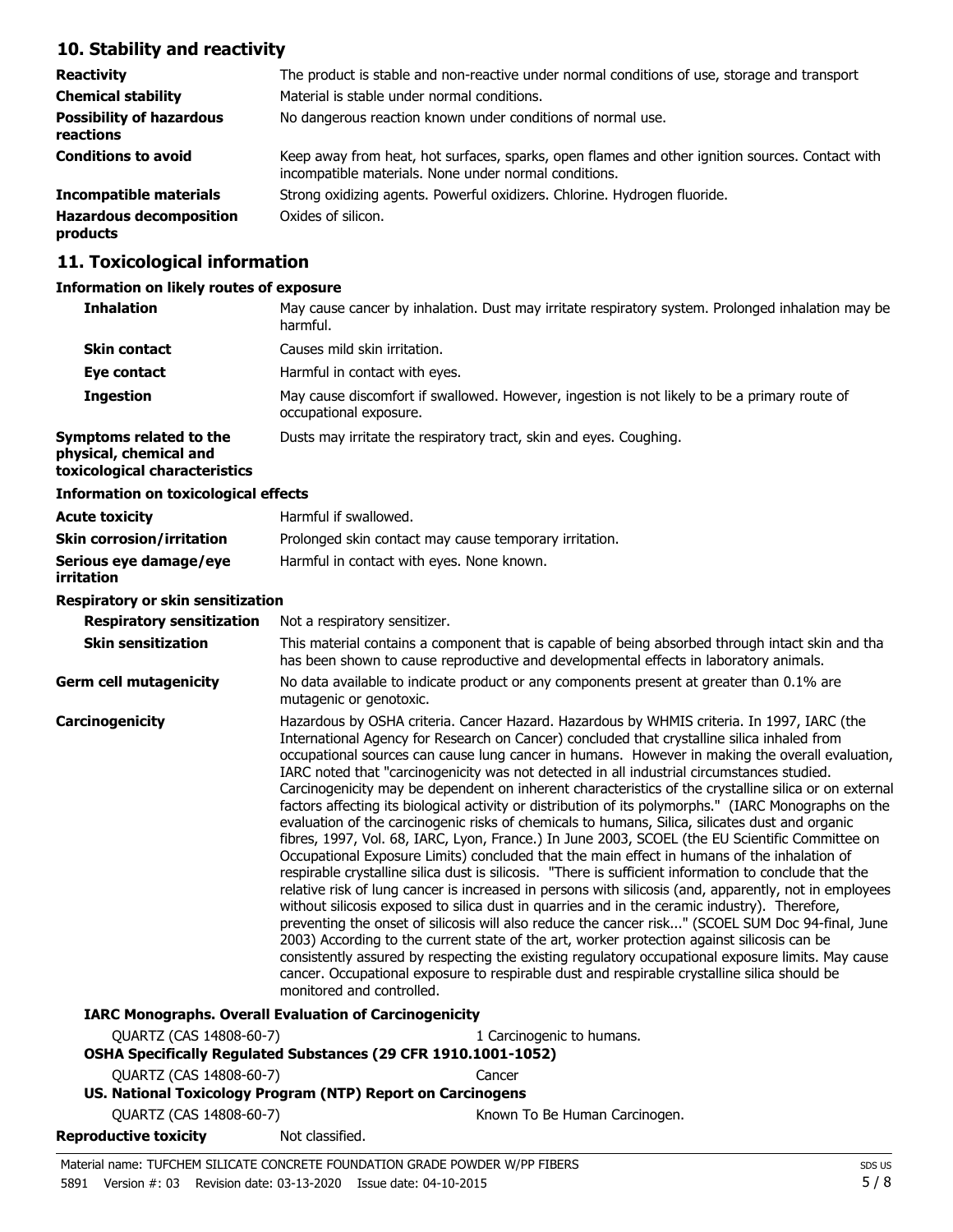| Specific target organ toxicity<br>- single exposure   | Not classified.                                                                                                                                       |
|-------------------------------------------------------|-------------------------------------------------------------------------------------------------------------------------------------------------------|
| Specific target organ toxicity<br>- repeated exposure | Causes damage to organs through prolonged or repeated exposure.                                                                                       |
| <b>Aspiration hazard</b>                              | Not an aspiration hazard.                                                                                                                             |
| <b>Chronic effects</b>                                | Causes damage to organs through prolonged or repeated exposure. Prolonged inhalation may be<br>harmful. Prolonged exposure may cause chronic effects. |
| <b>Further information</b>                            | This product has no known adverse effect on human health.                                                                                             |

## **12. Ecological information**

**Ecotoxicity Not** expected to be harmful to aquatic organisms.

| <b>Product</b>                               |                                                                                                                                                                                            | <b>Species</b>                                                               | <b>Test Results</b>                |
|----------------------------------------------|--------------------------------------------------------------------------------------------------------------------------------------------------------------------------------------------|------------------------------------------------------------------------------|------------------------------------|
|                                              |                                                                                                                                                                                            | TUFCHEM SILICATE CONCRETE FOUNDATION GRADE POWDER W/PP FIBERS                |                                    |
| Aquatic                                      |                                                                                                                                                                                            |                                                                              |                                    |
| <b>Fish</b>                                  | LC50                                                                                                                                                                                       | Fish                                                                         | 1229.4117 mg/l, 96 hours estimated |
| <b>Components</b>                            |                                                                                                                                                                                            | <b>Species</b>                                                               | <b>Test Results</b>                |
| DISODIUM HEXAFLUOROSILICATE (CAS 16893-85-9) |                                                                                                                                                                                            |                                                                              |                                    |
| <b>Aquatic</b>                               |                                                                                                                                                                                            |                                                                              |                                    |
| <b>Fish</b>                                  | <b>LC50</b>                                                                                                                                                                                | Bluegill (Lepomis macrochirus)                                               | 49 mg/l, 96 hours                  |
| Persistence and degradability                |                                                                                                                                                                                            | No data is available on the degradability of any ingredients in the mixture. |                                    |
| <b>Bioaccumulative potential</b>             | No data available.                                                                                                                                                                         |                                                                              |                                    |
| Mobility in soil                             | No data available.                                                                                                                                                                         |                                                                              |                                    |
| Other adverse effects                        | No other adverse environmental effects (e.g. ozone depletion, photochemical ozone creation<br>potential, endocrine disruption, global warming potential) are expected from this component. |                                                                              |                                    |
| 13. Disposal considerations                  |                                                                                                                                                                                            |                                                                              |                                    |
| Disposal instructions                        | Collect and reclaim or dispose in sealed containers at licensed waste disposal site. Dispose of                                                                                            |                                                                              |                                    |

| <b>Disposal instructions</b>                    | Collect and reclaim or dispose in sealed containers at licensed waste disposal site. Dispose of<br>contents/container in accordance with local/regional/national/international regulations.                            |
|-------------------------------------------------|------------------------------------------------------------------------------------------------------------------------------------------------------------------------------------------------------------------------|
| Local disposal regulations                      | Dispose in accordance with all applicable regulations.                                                                                                                                                                 |
| Hazardous waste code                            | The waste code should be assigned in discussion between the user, the producer and the waste<br>disposal company.                                                                                                      |
| <b>Waste from residues /</b><br>unused products | Dispose of in accordance with local regulations. Empty containers or liners may retain some product<br>residues. This material and its container must be disposed of in a safe manner (see: Disposal<br>instructions). |
| <b>Contaminated packaging</b>                   | Since emptied containers may retain product residue, follow label warnings even after container is<br>emptied. Empty containers should be taken to an approved waste handling site for recycling or<br>disposal.       |

## **14. Transport information**

## **DOT**

Not regulated as dangerous goods.

## **IATA**

Not regulated as dangerous goods.

## **IMDG**

Not regulated as dangerous goods.

#### **Transport in bulk according to** Not applicable. **Annex II of MARPOL 73/78 and the IBC Code**

# **15. Regulatory information**

This product is a "Hazardous Chemical" as defined by the OSHA Hazard Communication Standard, 29 CFR 1910.1200. All components are on the U.S. EPA TSCA Inventory List. **US federal regulations**

CERCLA/SARA Hazardous Substances - Not applicable.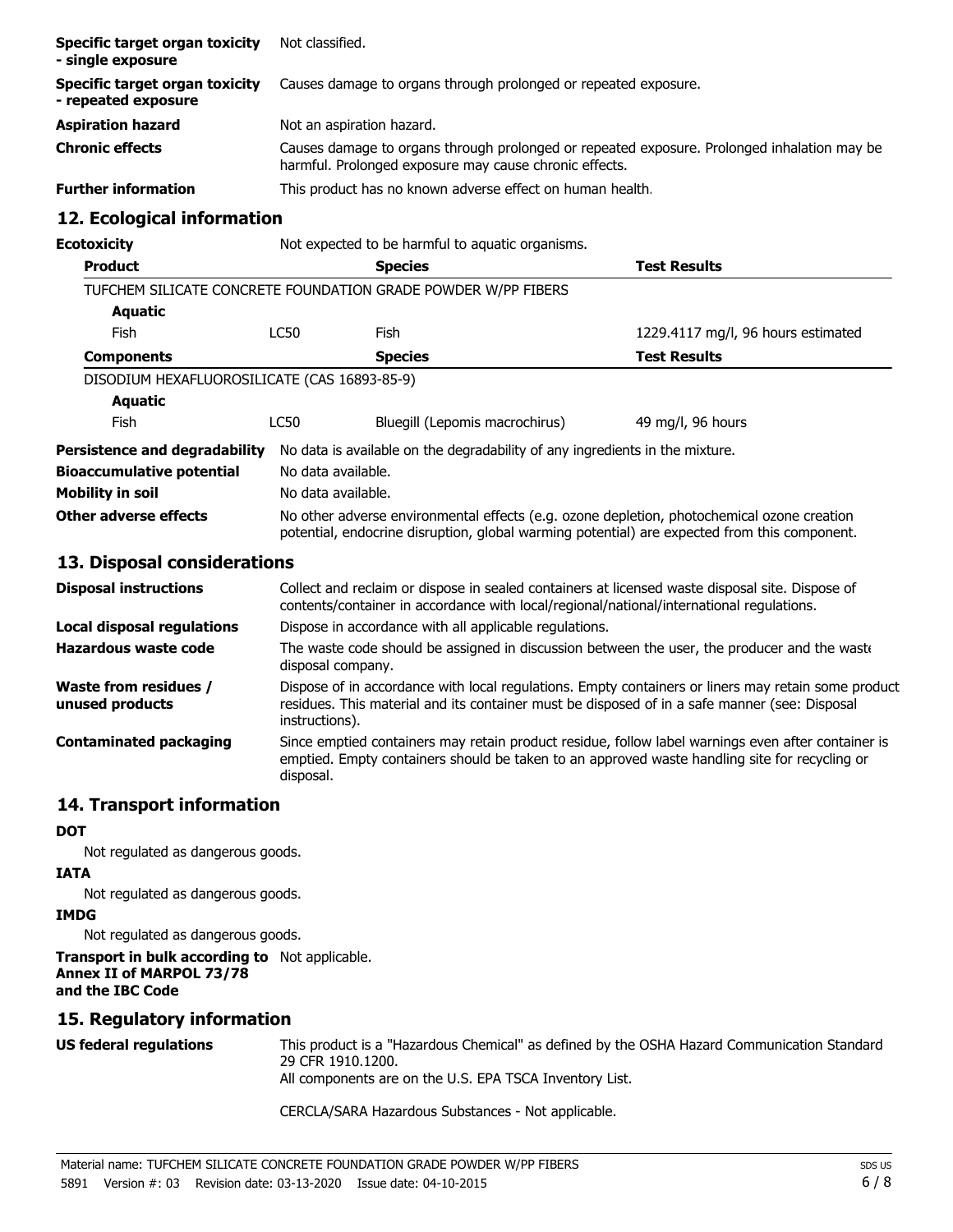## **TSCA Section 12(b) Export Notification (40 CFR 707, Subpt. D)** Not regulated. **CERCLA Hazardous Substance List (40 CFR 302.4)** Not listed. **SARA 304 Emergency release notification** Not regulated. **OSHA Specifically Regulated Substances (29 CFR 1910.1001-1052)** QUARTZ (CAS 14808-60-7) Cancer lung effects immune system effects kidney effects **SARA 302 Extremely hazardous substance Superfund Amendments and Reauthorization Act of 1986 (SARA)** Not listed. Acute toxicity (any route of exposure) **Carcinogenicity** Specific target organ toxicity (single or repeated exposure) **Classified hazard categories SARA 313 (TRI reporting)** Not regulated. **Other federal regulations Clean Air Act (CAA) Section 112 Hazardous Air Pollutants (HAPs) List** Not regulated. **Clean Air Act (CAA) Section 112(r) Accidental Release Prevention (40 CFR 68.130)** Not regulated. **Safe Drinking Water Act** Not regulated. **(SDWA) US state regulations California Proposition 65** WARNING: This product can expose you to QUARTZ, which is known to the State of California to cause cancer. For more information go to www.P65Warnings.ca.gov. **California Proposition 65 - CRT: Listed date/Carcinogenic substance** QUARTZ (CAS 14808-60-7) Listed: October 1, 1988

#### **US. California. Candidate Chemicals List. Safer Consumer Products Regulations (Cal. Code Regs, tit. 22, 69502.3, subd. (a))**

Glass, oxide, chemicals (CAS 65997-17-3) QUARTZ (CAS 14808-60-7)

#### **International Inventories**

| Country(s) or region | Inventory name                                                            | On inventory (yes/no)* |
|----------------------|---------------------------------------------------------------------------|------------------------|
| Australia            | Australian Inventory of Chemical Substances (AICS)                        | Yes                    |
| Canada               | Domestic Substances List (DSL)                                            | <b>Yes</b>             |
| Canada               | Non-Domestic Substances List (NDSL)                                       | No                     |
| China                | Inventory of Existing Chemical Substances in China (IECSC)                | Yes                    |
| Europe               | European Inventory of Existing Commercial Chemical Substances<br>(EINECS) | <b>Yes</b>             |
| Europe               | European List of Notified Chemical Substances (ELINCS)                    | No                     |
| Japan                | Inventory of Existing and New Chemical Substances (ENCS)                  | <b>Yes</b>             |
| Korea                | Existing Chemicals List (ECL)                                             | Yes                    |
| New Zealand          | New Zealand Inventory                                                     | Yes                    |
| Philippines          | Philippine Inventory of Chemicals and Chemical Substances<br>(PICCS)      | Yes                    |
| Taiwan               | Taiwan Chemical Substance Inventory (TCSI)                                | Yes                    |